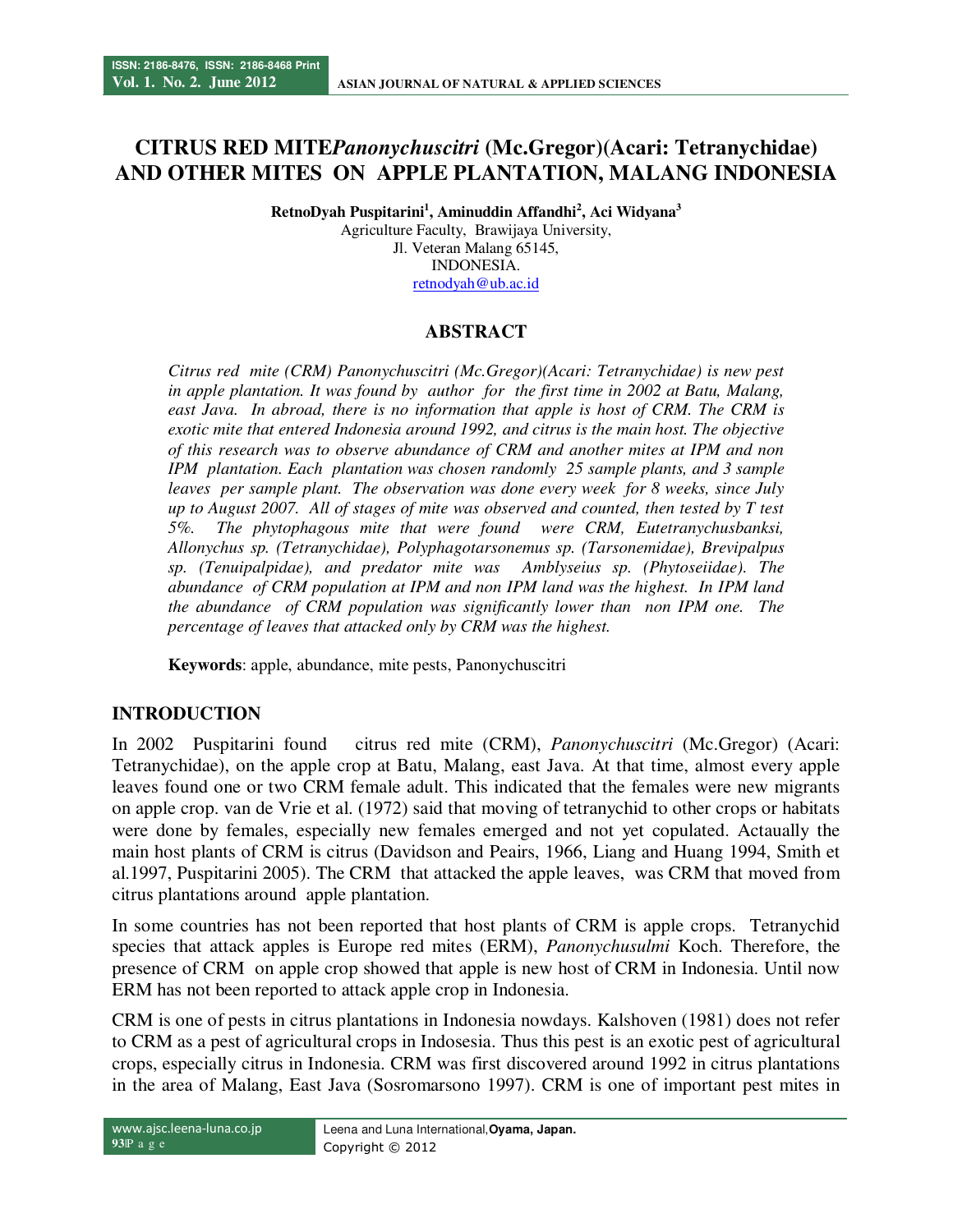citrus plantations in Florida and California (USA), Taiwan, and Australia (Davidson and Peairs, 1966, Liang and Huang 1994, Smith *et al*.1997).

CRM migration to the apple crop is a attempt to get a new host. Exotic pests generally exist in new areas and in non-host plants in its region. Apple has high economic value, attacking of CRM can reduce production, although the apple crop is not a major host of CRM. Most of the apple growers in the area of Malang has managed their plantation by apllying integrated pest management (IPM) technology. Yet other farmers still applied conventional agriculture practices. This study was conducted to observe abundance of CRM, other mites and predatory arthropods on apple plantation that managed by appling IPM and non IPM (conventional). This research was expected to observe whether the differences in culture practices affect the population abundance of CRM and other mites. Hopefully the results of this study could be used to design appropriate controls so that CRM and other phytophag mites population are below economic threshold.

# **METHODOLOGY**

The study was conducted in the Village District Poncokusumo Malang Regency and at the Laboratory of Entomology Department of Plant Pests and Diseases Brawijaya University from July to August 2007.

The research was conducted in two fields, apple plantation that applied IPM technology and non IPM. IPM technology has been applied approximately eleven years. The IPM area is 6500 m2 with 575 apple trees and non IPM area is 10. 200 m2 with approximately 500 apple trees.

Plant samples determined on both land and any land randomly assigned 25 plant samples. At each plant sample were randomly assigned three-leaf as the leaf samples, so the number of leaf samples in each field was 75 pieces. Leaf samples taken from the leaves of which were located in the upper range as far as hands, leaves in the middle and leaves at the bottom. Each leaf sample was placed in a plastic bag that has been labeled markers, then placed in the refrigerator in the laboratory to maintain the freshness of the leaves and the mites did not move on before the counting and identification. Picking up leaf samples was done once a week for 8 weeks.

Calculations mite population were done under binocular microscope and counted based on the stage of egg, larva, nymph, adult male and adult female. For purposes of identification, each species was taken about 5 mites and slide preparations made using a solution of Hoyer medium. In addition to the abundance of mites and predatory arthropod abundance was calculated as well. Identification each spesiesmite used the identification key Muma (1961) and Muma and Denmark, (1970) and Arthropod predator used Borror*et al*. (1989).

Data of arthropod and predator mite population abundance were tested by t test of 5%.

## **RESULTS AND DISCUSSION**

a. Agronomic practices on apple crop that apllied in the sample area

Agronomic practices that were applied on the apple crop in the field of IPM and non IPM technology were presented in Table 1.

b. Characteristics of the population of mites found in apple plants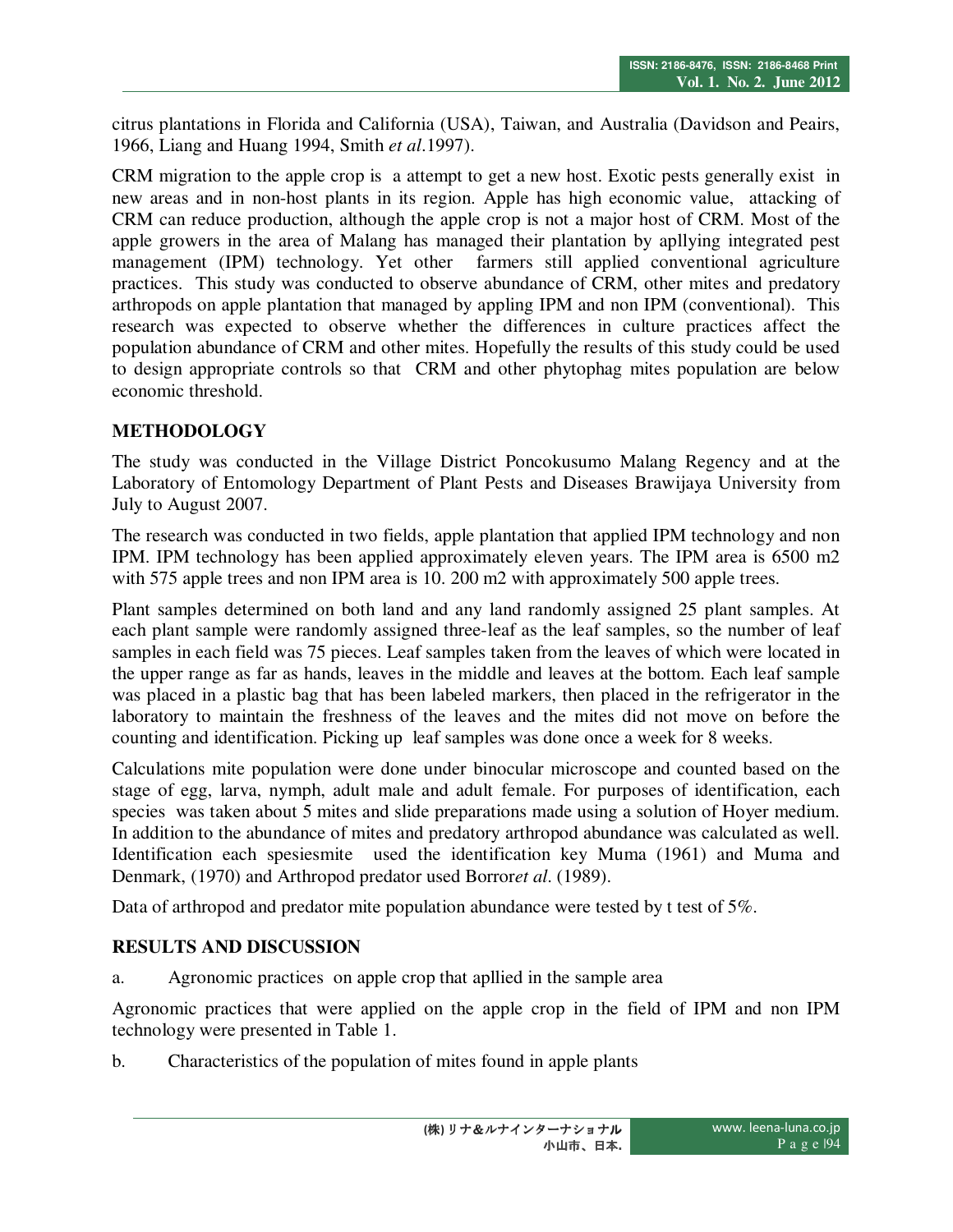#### **Species of Mites**

Phytophag mites found on apple plantation belonging to the family Tetranychidae were CRM, Eutetranychusbanksi, Allonychus sp., Tarsonemidae, yellow tea mite (YTM) Polyphagotarsonemus sp., TenuipalpidaeBrevipalpus sp., and predatory mite's family Phytoseiidae, Amblyseius sp.

#### **Population Abundance**

CRM population abundance was the highest (Table 2). This condition indicated that the CRM was mitephytophag that dominated other phytophag mites in manalagi apple crop. Based on Table 1, the difference agronomic practices influenced population abundance of phytophag and predator mites. In the non-IPM field, CRM population abundance significantly was higher than in the IPM field.

| Apple plantation that applied |                      |  |
|-------------------------------|----------------------|--|
| <b>IPM</b>                    | <b>Non IPM</b>       |  |
|                               | $1x^a$               |  |
| 1x                            | 1x                   |  |
|                               | $6x^c$               |  |
|                               | $1x^d$               |  |
|                               |                      |  |
| $9x^e$                        | $12x^f$              |  |
| 2x                            | 1x                   |  |
| 1x                            | 1x                   |  |
|                               |                      |  |
| nuts                          |                      |  |
| once per 5 days               |                      |  |
| 4-5 insects                   |                      |  |
| or mites                      |                      |  |
| by AE                         | scheduled once per 8 |  |
|                               | days                 |  |
|                               | $1x^b$               |  |

**Table 1. Agronomics Practices Applied in IPM and non IPM apple plantation** 

Description : - : untreated

a : ZA fertilizer

b : MKP: P2O5: 52%, K2O: 34%

c : Vitabloom: N: 5%, P2O5: 50%, K2O, Magnesium, Iron, Manganese, Cupper, Zinc, Boron, Molybdenum, Vit B1

d : Gibrazit&dormex

e : Metolkarb:  $345.5 \text{ g}$  / l; dimetoat:  $400 \text{ g}$  / l; permethrin:  $20.04 \text{ g}$  / l, Heksakonazol 50 g / l; Propineb 70%, Porridge california, propineb 70%; difenokonazol 250 g / l,Piridaben 150 g / l.

f : Polaban, propineb 70%; difenokonazol 250 g / l, Porridge california, 570 Propargit g / l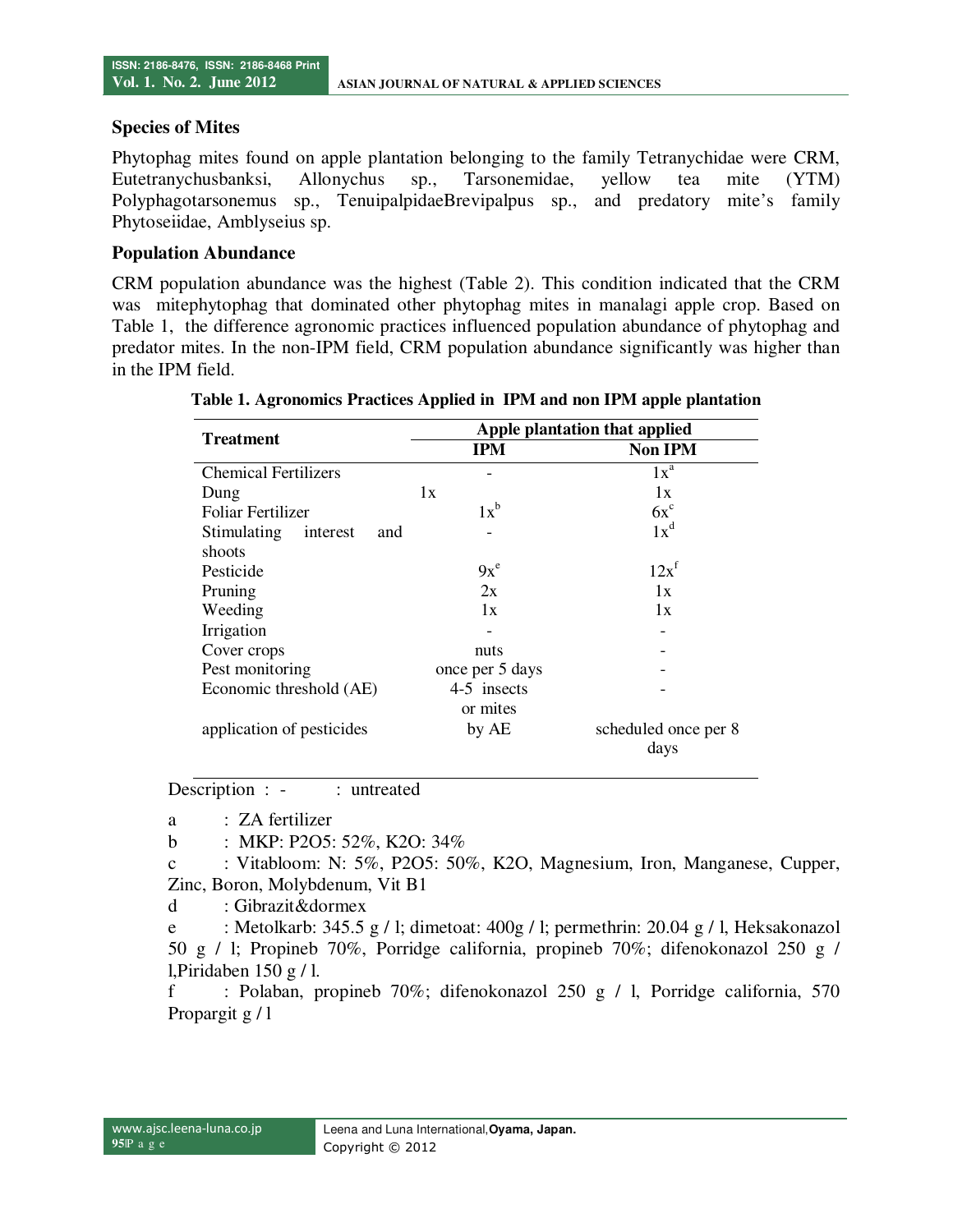|                         | Apple plantation that applied |         |
|-------------------------|-------------------------------|---------|
| The types of mites      | <b>IPM</b>                    | non IPM |
| Panonychus citri        | 4010a                         | 14400 b |
| Eutetranychus banksi    | 2680a                         | 1920 b  |
| Allonychus sp.          | 642 a                         | 138 a   |
| Polyphagotarsonemus sp. | 893 a                         | 793 a   |
| Brevipalpus sp.         | 2 a                           | 15a     |
| Amblyseius sp.          | 6375 a                        | 1000 b  |

#### **Table 2. Average abundance of phytophag and predator mites per 1000 Leaves in IPM and non IPM apple plantation**

Note : Figures followed by same letters in the same row indicate no significant different in test T 5%.

\* Predator Mites

Scheduled insecticide applications that were done at non-IPM land were not able to prevent the development of TMJ population. Thus the agronomic treatment, scheduled fertilization and pesticide application, can trigger CRM population growth. Watson (1964) stated that fertilization can alter mikrohabitat that can increase fitofagmites growth. Intensive fertilizing will improve the quality of nutrition for mitesfitofag thereby increasing their fecundity. In addition to intensive fertilization, scheduled chemical control in non PHT seemed to have led to CRM resistant to pesticides. The same cases was found by Puspitarini (2005) on the citrus crop that insecticide treated intensively. In Japan the CRM becomes a major problem in citrus plantations because of the very rapid development of resistance against acaricide (Yamamoto et al. 1955 in Osakabe and Komazaki 1999). In a scheduled pesticide applications also have a negative impact on the population of predatory mites *Amblyseius* sp. Population abundance in non-IPM fields significantly lower than in the IPM fields (Table 3).

The percentage of apple leaves inhabited by phytophagous mites. The percentage of leaves that were inhabited by phytophagous mite were higher than the leaves that are not inhabited.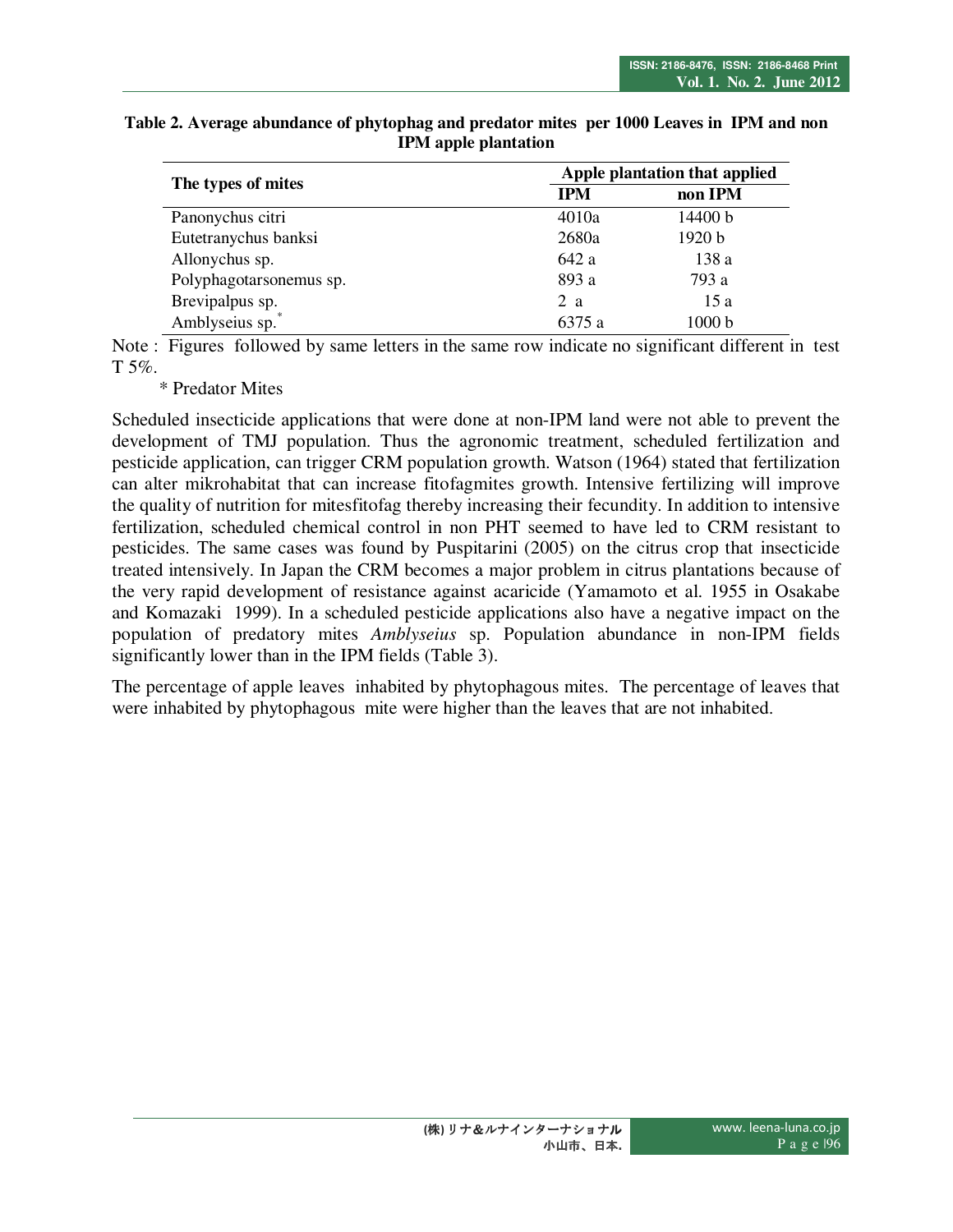|                |                                         |            | Apple plantation that applied |  |
|----------------|-----------------------------------------|------------|-------------------------------|--|
| N <sub>0</sub> | <b>Species of mites</b>                 | <b>IPM</b> | <b>Non IPM</b>                |  |
| 1.             | P. citri                                | 16.00a     | 30.50b                        |  |
| 2.             | E. banksi                               | 15.00a     | 11.17a                        |  |
| 3.             | Polyphagotarsonemus sp.                 | 3.167a     | 4.667a                        |  |
| 4.             | $P.$ citri + E. banksi                  | 22.00a     | 21.00a                        |  |
| 5.             | P. citri + E. banksi +                  | 12.83a     | 5.33b                         |  |
|                | Polyphagotarsonemus sp.                 |            |                               |  |
| 6.             | P. citri + Polyphagotarsonemus sp.      | 2.833a     | 6.667a                        |  |
| 7.             | P. citri + E. banksi + Allonychus sp.   | 2.000a     | 1.167a                        |  |
| 8.             | P. citri + E. banksi + Allonychus sp. + | 1.167a     | 0.667a                        |  |
|                | Polyphagotarsonemus sp.                 |            |                               |  |
| 9.             | P. citri + E. banksi + Brevipalpus sp.  | 0.167a     | 0.500a                        |  |
| 10.            | P. citri + Alonychus sp.                | 0.167a     | 0.000a                        |  |
| 11.            | P. citri + Alonychus sp. $+$            | 0.000a     | 0.167a                        |  |
|                | Polyphagotarsonemus sp.                 |            |                               |  |
| 12.            | The leaves are occupied by E. banksi,   | 7.333a     | 3.500a                        |  |
|                | Allonychus sp., Brevipalpus sp.         |            |                               |  |
|                | andPolyphagotarsonemus sp.              |            |                               |  |
| 13.            | Leaves that are not inhabited mites     | 17.33a     | 15.50a                        |  |
|                | Amount $(\%)$                           | 100.00     | 100.00                        |  |

#### **Table 3. The percentage of leaves inhabited by phytophagous mites in IPM and non IPM apple plantation**

Note : Figures followed by same letters in the same row indicate no significant different in the test T 5%.

The table showed that the percentage of leaves attacked only by the CRM and *E. banksi* was the highest and percentage of leaf attacked by CRM was the highest non PHT significantly. In addition it appears that almost all the leaves were observed populations are TMJ. This phenomenon needs serious attention because if the environmental conditions support CRM life, an increase CRM population could occured. If the population increase rapidly and CRM natural enemies cannot control them, economic production losses would be happened on the apple farmer. Conditions such as the emergence of young shoots (flush) in plants that occur after pruning apple leaves, allowing the population CRM can quickly escalate, especially in non-IPM land. CRM populations can increase rapidly due to the availability of nutrients by the plant host. Jeppson (1957, in van de Vrie*et al*., 1972) suggests when flushed, CRM population can increase rapidly due to the condition of the feed support its development. The result of Puspitarini research (2005) showed that the life of CRM in young leaves was better than the old ones, it were shown by shorter life cycle, higher fecundity, and much longer longivity of females.

## **Structure of Mite Population**

Population structure of CRM, *E. banksi*, *Allonychus* sp. *Polyphagotarsonemus* sp. and *Amblyseius*sp in IPM and non IPM land described below. All life stages of tetranychid that consisted of egg, larva, nymph, male and female were found during this study. While the population structure of *Brevipalpus* sp. was not described, because as long as the study only found 10 nymphs and one adult female.Figure 1 shows the proportions of life stages of tetranychid.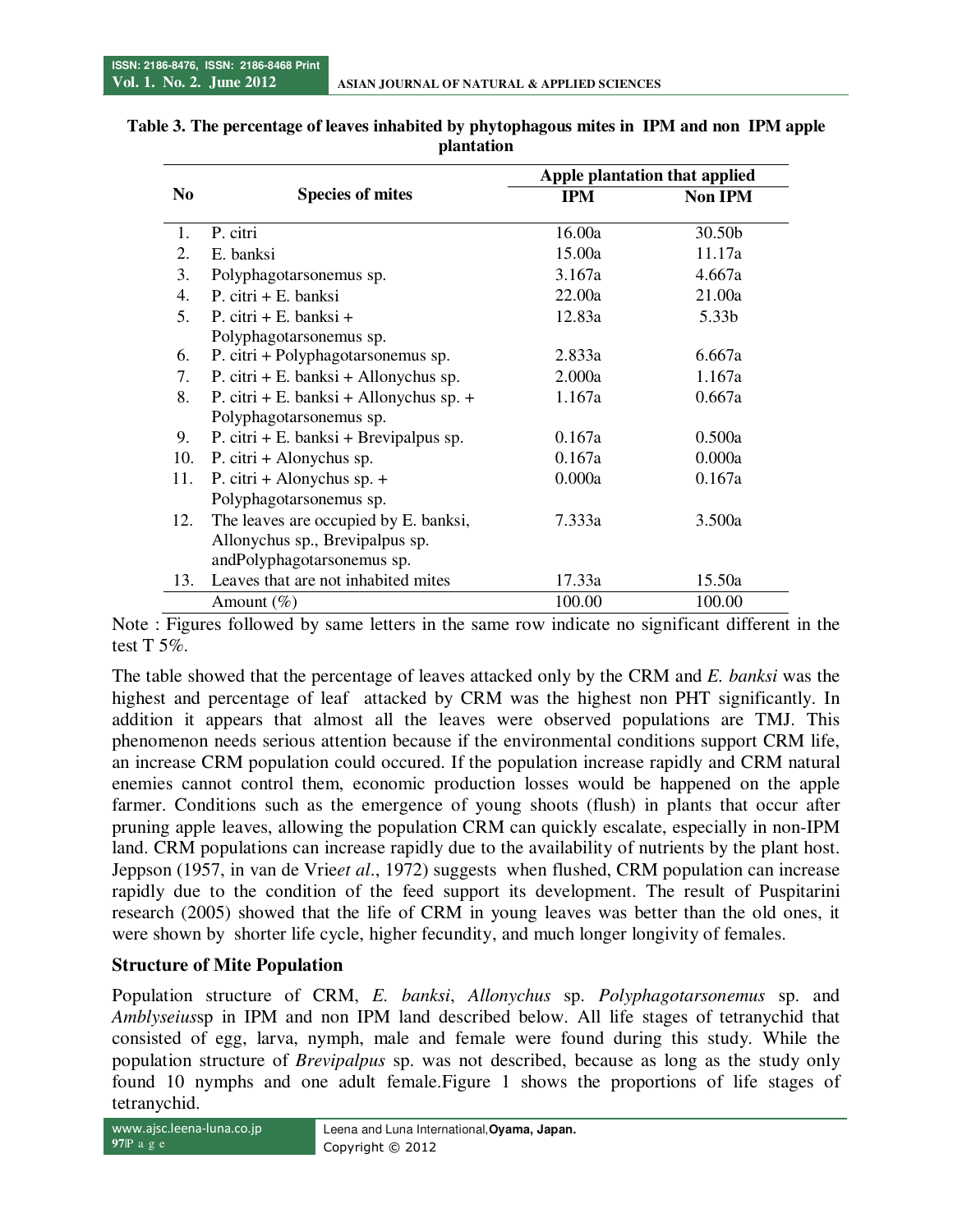



From the graph it was seen that the abundance of egg stage is the highest. The high number of eggs laid is a strategy of tetranychid to face high number of eggs that was preyed by predatory mite (Huffaker et al., 1969). CRM predatory mite, A. longispinosus more prefer prey eggs than other stages (Puspitarini, 2005). Besides that, high fecundity of tetranychid is a strategy to defend itself against the influence unfavorable environmental conditions. Egg stage is stage that most resistant to weather conditions especially hot and dry winds (Kranzt 1978, Jeppson 1963).

Figure 2 presents the proportion of life stage of Polyphagotarsonemus sp. and predatory mites Amblyseius sp.



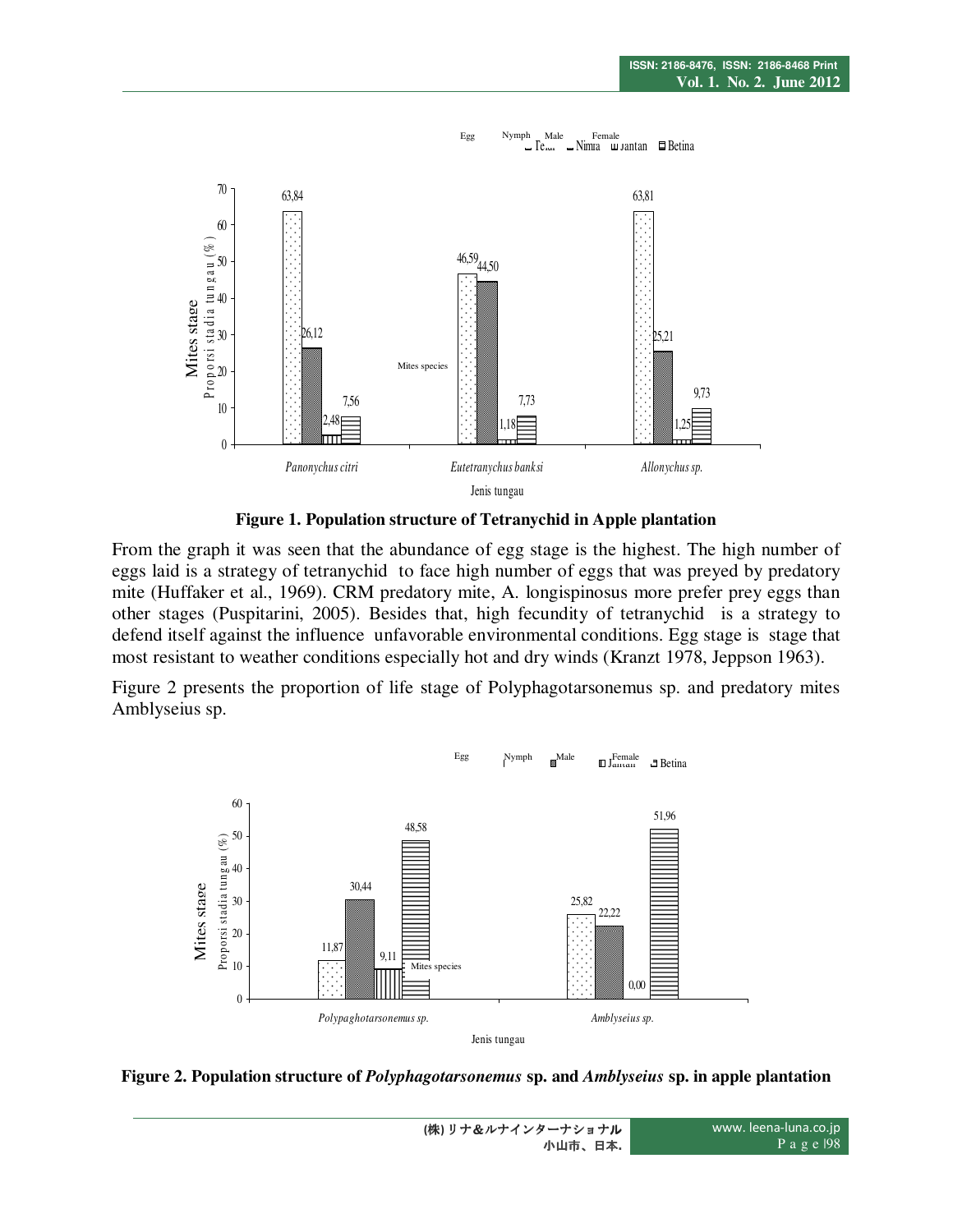Females proportion of both species mites were the highest. A high proportion of Amblyseiussp females.Apparently due to short of preadult stadia. According to Huffaker et al. (1969) life cycle of Amblyseius sp. varies depending on the temperature, generally quite short, between 4-10 days. Egg stadia of A. longispinosus sp.was about 2 days and 2.5 days of nymph stadia (Puspitarini 2005). Preadult stadia of genus Amblyseius is most shorter than female longevity, generally 15-30 days. Therefore time that is required by preadult into adult stage is short. Because of it, proportion of adult stage was higher. This situation is very beneficial for predatory life, because in a short time they become mature and breed.

### **CONCLUSION**

Phytophag mites that found on the apple crop in Poncokusumo were CRM, E. banksi, Allonychus sp. belonging to Family Tetranychidae, TarsonemidPolyphagotarsonemus sp., TenuipalpidBrevipalpus sp. and mite predator PhytoseiidAmblyseius sp.

The presence of CRM on apple plantation needs more attention, because CRM population abundance was the highest in both IPM and non IPM land. In addition, the percentage of leaves attacked only by the CRM was the highest as well and most all the samples leaves were attacked by CRM.

Applying IPM technology on apple plantation was ecologically favorable, that was showed by population abundance of CRM was lower significantly than non IPM land. Similarly, predatory mites population, Amblyseius sp. was significantly higher on IPM land.